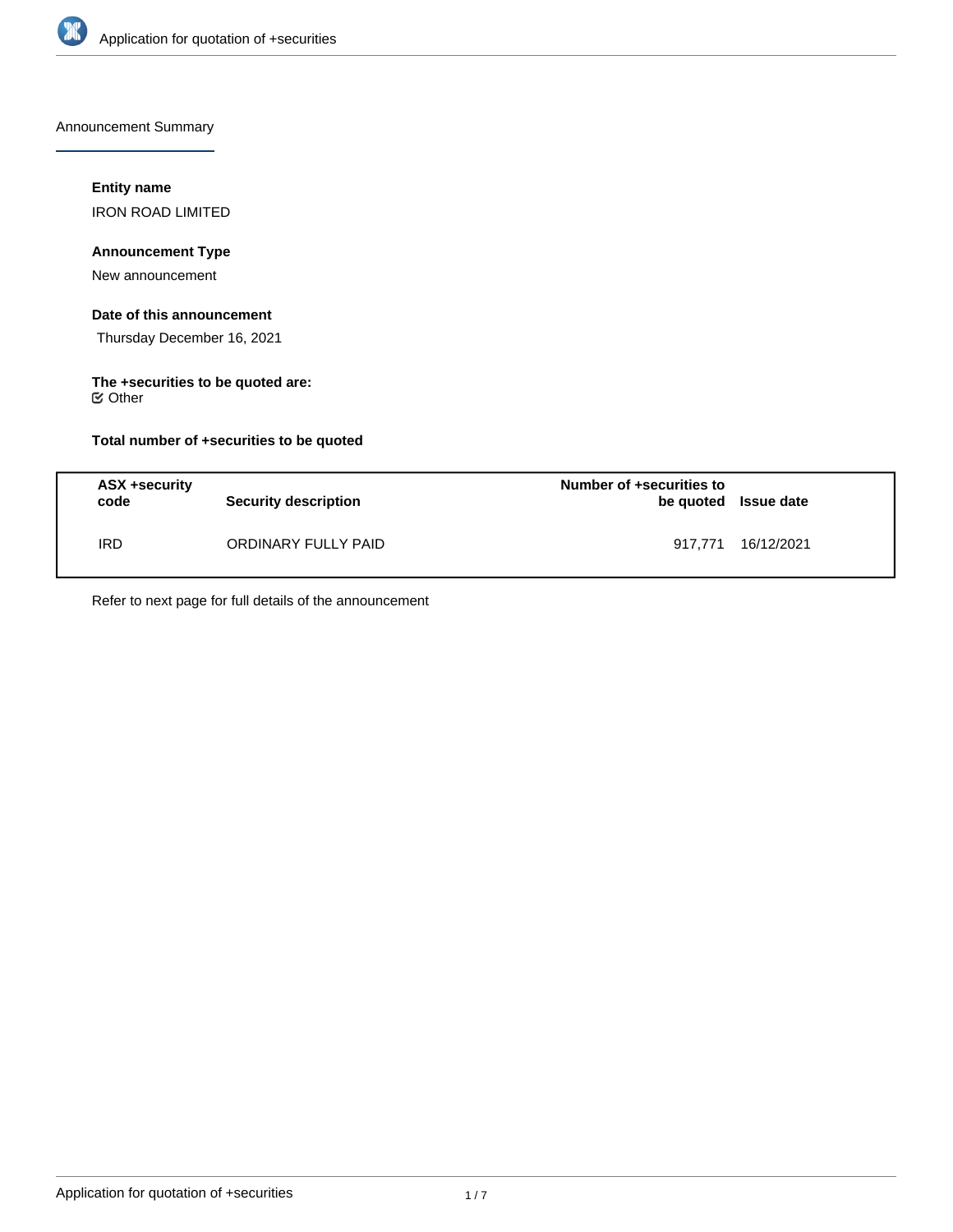

Part 1 - Entity and announcement details

## **1.1 Name of entity**

IRON ROAD LIMITED

We (the entity named above) apply for +quotation of the following +securities and agree to the matters set out in Appendix 2A of the ASX Listing Rules.

**1.2 Registered number type** ABN

**Registration number** 51128698108

**1.3 ASX issuer code** IRD

**1.4 The announcement is**

New announcement

## **1.5 Date of this announcement**

16/12/2021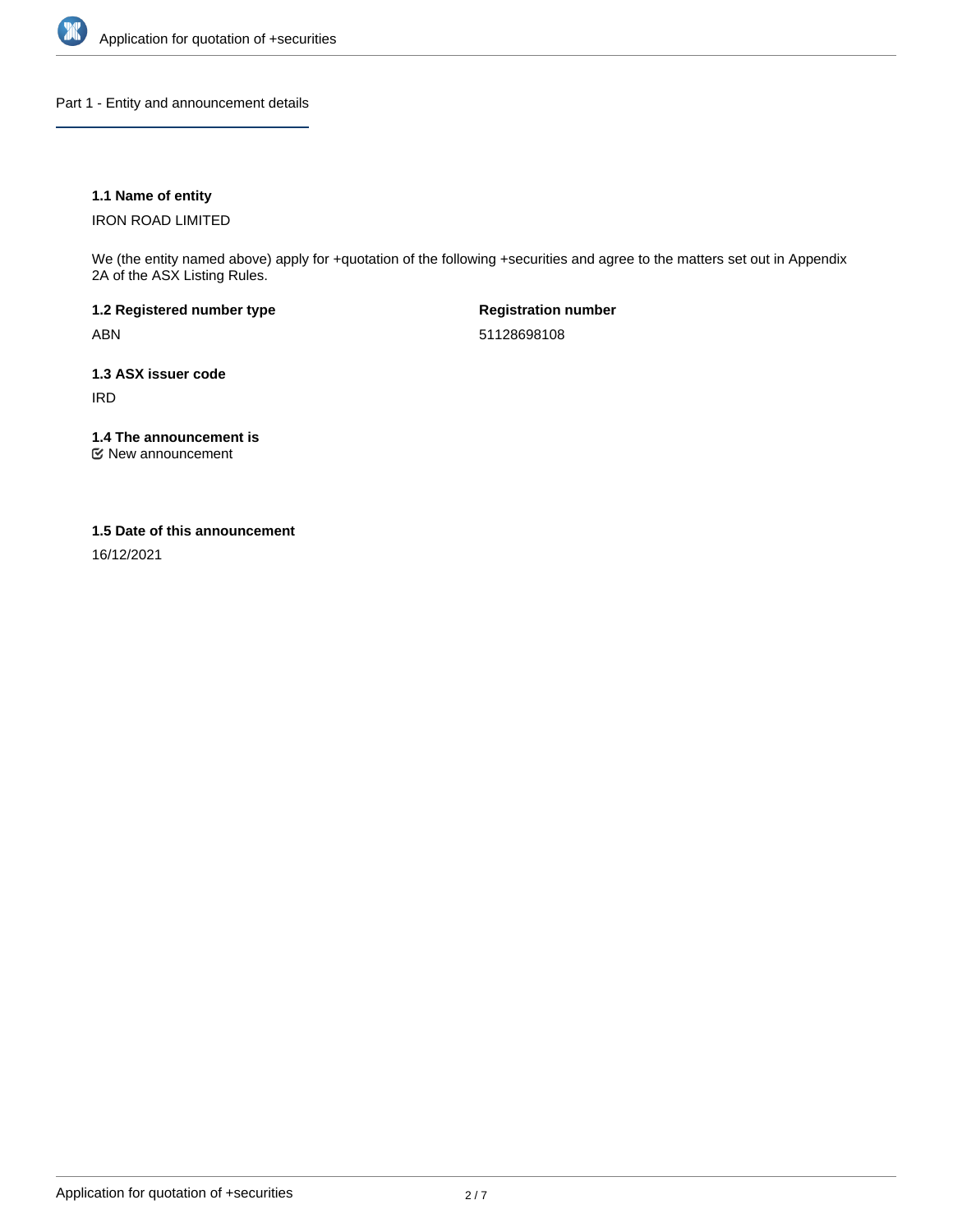

## Part 2 - Type of Issue

#### **2.1 The +securities to be quoted are:**

Other

## **2.2 The +securities to be quoted are:**

Additional +securities in a class that is already quoted on ASX ("existing class")

**2.3c Have these +securities been offered under a +disclosure document or +PDS?** No

**2.3d Please provide any further information needed to understand the circumstances in which you are applying to have these +securities quoted on ASX, including why the issue of the +securities has not been previously announced to the market in an Appendix 3B**

The Appendix 3B in relation to these shares was lodged as an ASX announcement on 16 December 2021.

This Appendix 2A relates to the Fee Share and Initial Placement shares.

Share issues in connection with the placement described in the announcement to ASX on 16 December 2021 have yet to be issued. Further details regarding the shares to be issued are set out in the announcement to ASX on 16 December 2021.

**2.4 Any on-sale of the +securities to be quoted within 12 months of their date of issue will comply with the secondary sale provisions in sections 707(3) and 1012C(6) of the Corporations Act by virtue of:** The publication of a cleansing notice under section 708A(5), 708AA(2)(f), 1012DA(5) or 1012DAA(2)(f)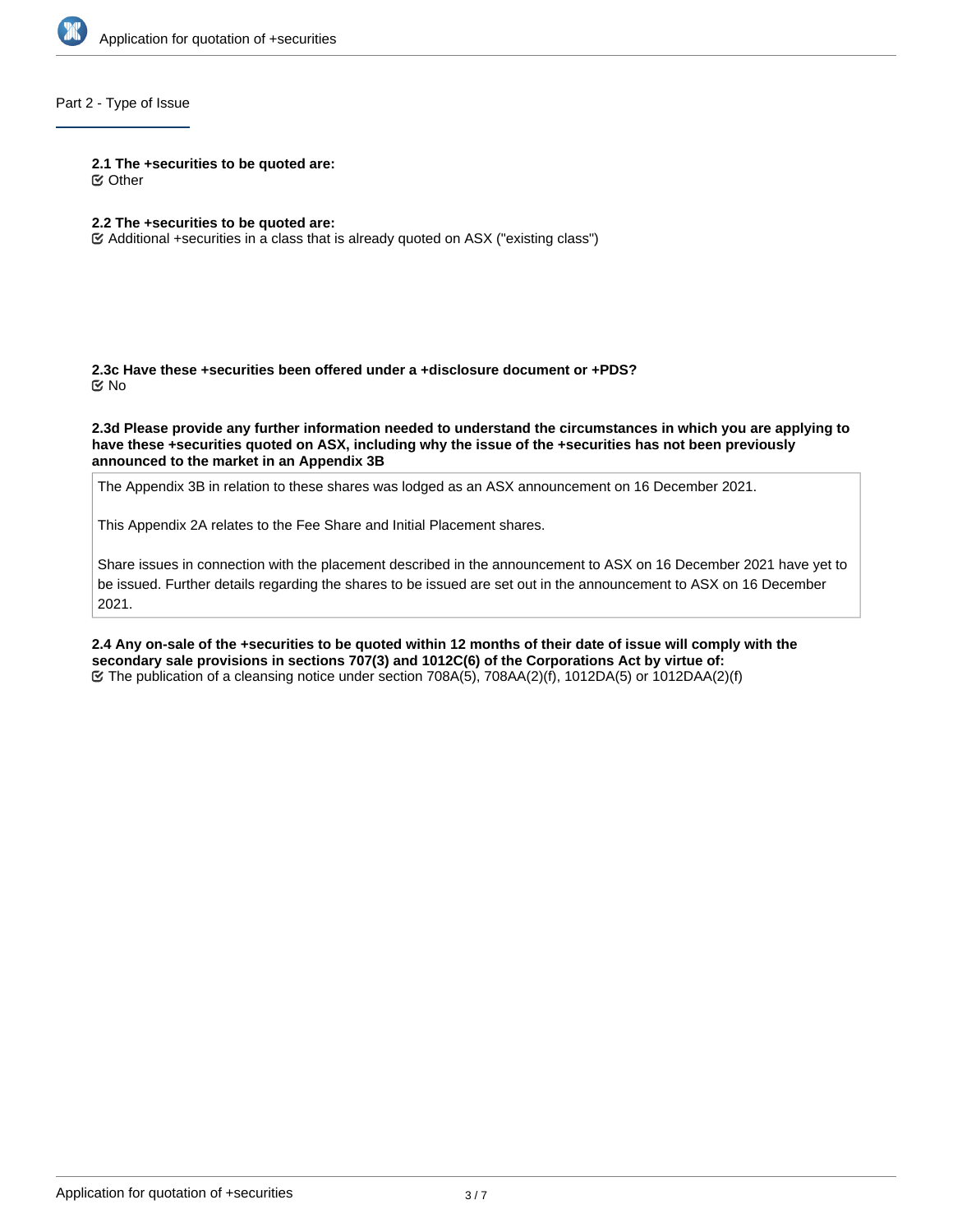

Part 3B - number and type of +securities to be quoted (existing class) where issue has not previously been notified to ASX in an

Appendix 3B

#### **Additional +securities to be quoted in an existing class**

**ASX +security code and description** IRD : ORDINARY FULLY PAID

#### **Issue date**

16/12/2021

**Will the +securities to be quoted rank equally in all respects from their issue date with the existing issued +securities in that class?** Yes

Issue details

**Number of +securities to be quoted** 337,771

**Are the +securities being issued for a cash consideration?** No

#### **Please describe the consideration being provided for the +securities**

As set out in the announcement on 16 December 2021, Ordinary Shares are being issued in satisfaction of the Company's obligation to pay a fee to the subscriber under the Subscription Agreement.

## **Please provide an estimate (in AUD) of the value of the consideration being provided per +security for the +securities to be quoted**

0.182000

### **Any other information the entity wishes to provide about the +securities to be quoted**

#### **The purpose(s) for which the entity is issuing the securities**

To pay for services rendered

#### **Please provide additional details**

As set out in the announcement on 16 December 2021, Ordinary Shares are being issued in satisfaction of the Company's obligation to pay a fee to the subscriber under the Subscription Agreement.

#### **Additional +securities to be quoted in an existing class**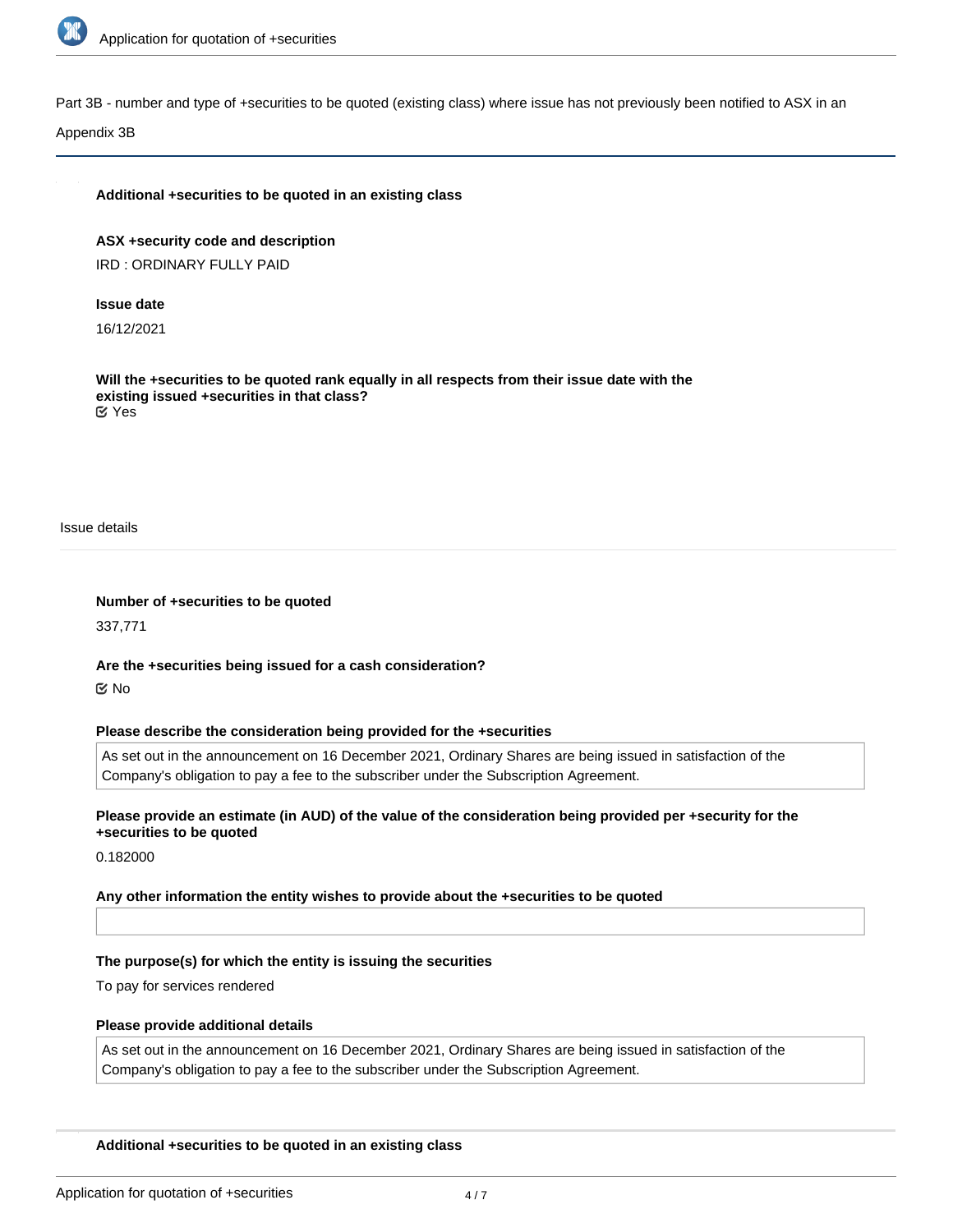

## **ASX +security code and description**

IRD : ORDINARY FULLY PAID

## **Issue date**

16/12/2021

**Will the +securities to be quoted rank equally in all respects from their issue date with the existing issued +securities in that class?** Yes

Issue details

**Number of +securities to be quoted**

580,000

### **Are the +securities being issued for a cash consideration?**

No

### **Please describe the consideration being provided for the +securities**

As set out in the announcement to the ASX on 16 December 2021, the initial 580,000 Ordinary Shares in the placement are being issued to the subscriber under the Subscription Agreement.

**Please provide an estimate (in AUD) of the value of the consideration being provided per +security for the +securities to be quoted**

0.190000

#### **Any other information the entity wishes to provide about the +securities to be quoted**

The estimated value per share is based on the Company's closing share price on 15 December 2021.

### **The purpose(s) for which the entity is issuing the securities**

To raise additional working capital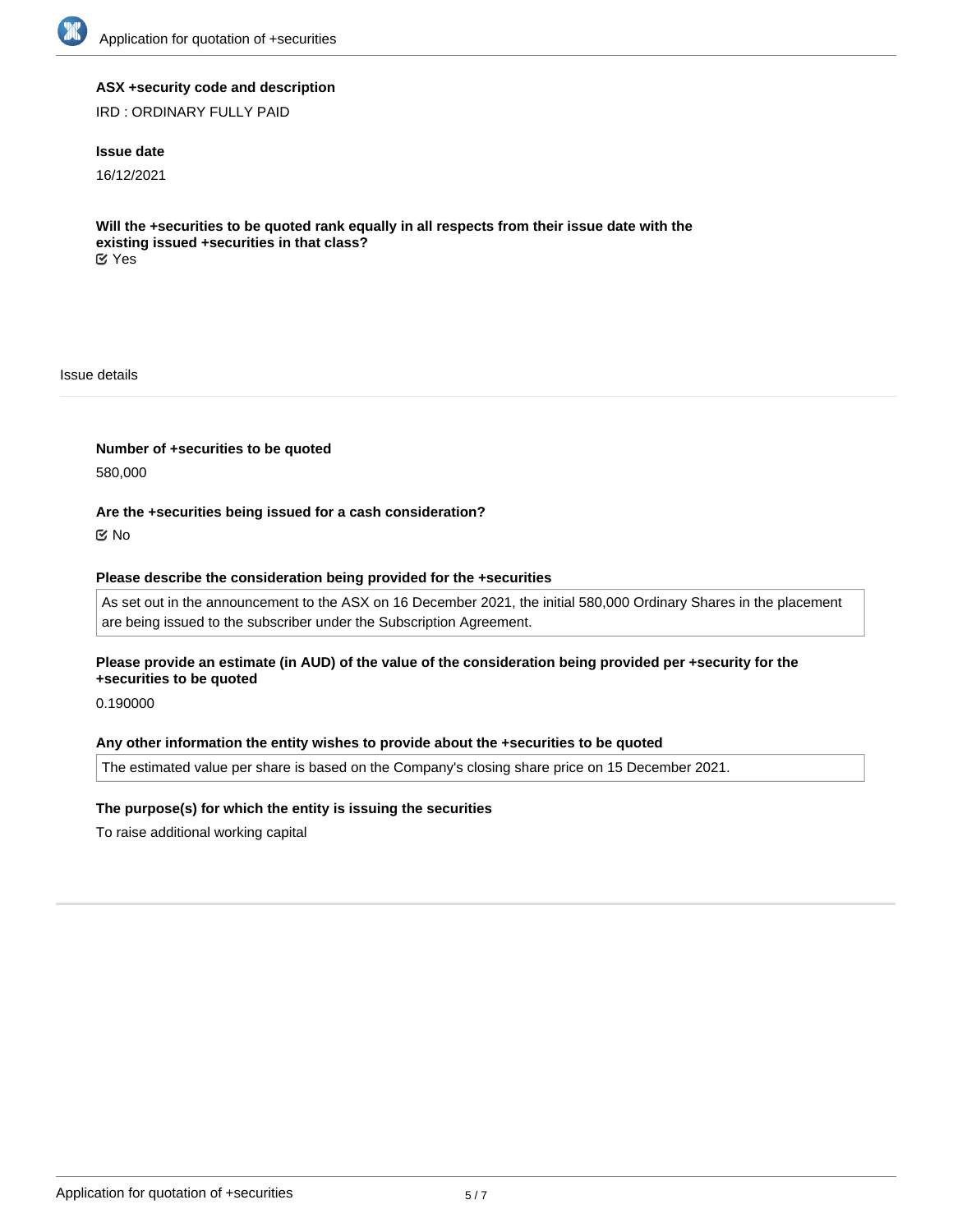

Part 4 - Issued capital following quotation

**Following the quotation of the +securities the subject of this application, the issued capital of the entity will comprise:**

**(A discrepancy in these figures compared to your own may be due to a matter of timing if there is more than one application for quotation/issuance currently with ASX for processing.)**

**4.1 Quoted +securities (total number of each +class of +securities quoted on ASX following the +quotation of the +securities subject of this application)**

| ASX +security code and description | Total number of<br>+securities on issue |
|------------------------------------|-----------------------------------------|
| IRD : ORDINARY FULLY PAID          | 795,508,065                             |

**4.2 Unquoted +securities (total number of each +class of +securities issued but not quoted on ASX)**

| ASX +security code and description | <b>Total number of</b><br>+securities on issue |
|------------------------------------|------------------------------------------------|
| IRDAD : PERFORMANCE RIGHTS         | 22,251,000                                     |
| IRDAB: WARRANTS                    | 40,000,000                                     |